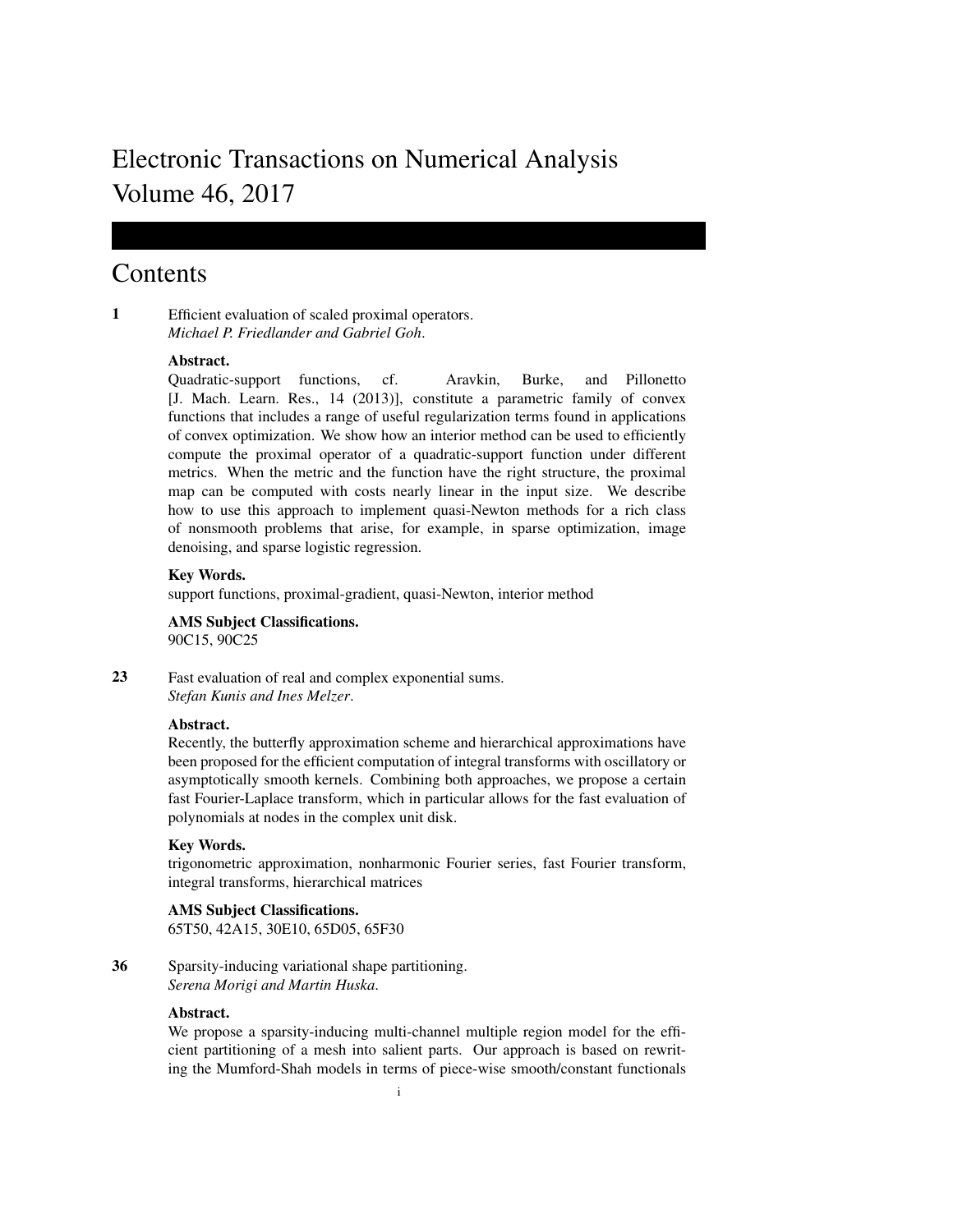that incorporate a non-convex regularizer for minimizing the boundary lengths. The solution of this optimization problem, obtained by an efficient proximal forward backward algorithm, is used by a simple thresholding/clusterization procedure to segment the shape into the required number of parts. Therefore, it is not necessary to further solve the optimization problem for a different number of partitioning regions. Experimental results show the effectiveness and efficiency of our proposals when applied to both single- and multi-channel (shape characterizing) functions.

## Key Words.

mesh decomposition, variational segmentation, non-convex minimization, spectral clustering.

## AMS Subject Classifications.

65M10, 78A48.

55 The number of zeros of unilateral polynomials over coquaternions and related algebras.

*Drahoslava Janovska and Gerhard Opfer ´* .

## Abstract.

We have proved that unilateral polynomials over the nondivision algebras in  $\mathbb{R}^4$ have at most  $n(2n - 1)$  zeros, when the polynomial has degree n. Moreover, we have created an algorithm for finding all zeros of polynomials over these algebras using a real polynomial of degree 2n, called *companion polynomial*. The algebras in question are coquaternions,  $\mathbb{H}_{\text{coq}}$ , nectarines,  $\mathbb{H}_{\text{nec}}$ , and conectarines,  $\mathbb{H}_{\text{con}}$ . Besides the isolated and hyperbolic zeros we introduce a new type of zeros, the *unexpected* zeros. There is a formal algorithm, and there are numerical examples. In a tutorial section on similarity we show how to find the similarity transformation of two algebra elements to be known as similar, where a singular value decomposition of a certain real  $4 \times 4$  matrix related to the two similar elements has to be applied. We show that there is a strong indication that an algorithm by Serôdio, Pereira, and Vitoria [Comput. Math. Appl., 42 (2001), pp. 1229–1237], designed for finding ze- ´ ros of quaternionic polynomials, is also valid in the nondivision algebras in  $\mathbb{R}^4$  and it produces—though with another technique—the same zeros as those proposed in this paper.

#### Key Words.

number of zeros of polynomials over nondivision algebras in  $\mathbb{R}^4$ , number of zeros of polynomials over coquaternions, number of zeros of polynomials over nectarines, number of zeros of polynomials over conectarines, unexpected zeros, computation of all zeros of polynomials over nondivision algebras in  $\mathbb{R}^4$ 

#### AMS Subject Classifications.

12D10, 12E10, 15A66, 1604

71 Application of the collocation method with B-splines to the GEW equation. *Halil Zeybek and S. Battal Gazi Karakoc¸*.

#### Abstract.

In this paper, the generalized equal width (GEW) wave equation is solved numerically by using a quintic B-spline collocation algorithm with two different linearization techniques. Also, a linear stability analysis of the numerical scheme based on the von Neumann method is investigated. The numerical algorithm is applied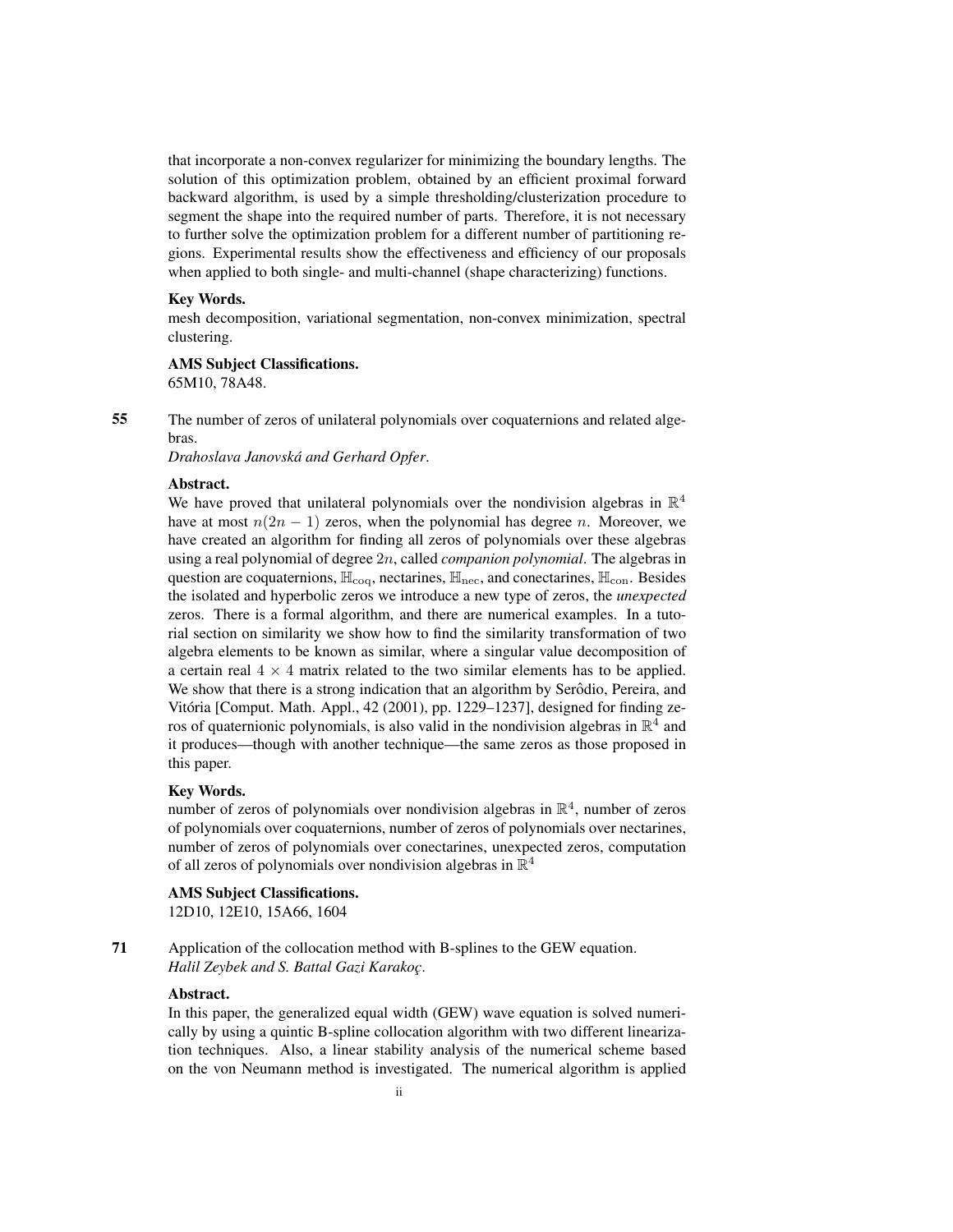to three test problems consisting of a single solitary wave, the interaction of two solitary waves, and a Maxwellian initial condition. In order to determine the performance of the numerical method, we compute the error in the  $L_2$ - and  $L_{\infty}$ - norms and in the invariants  $I_1$ ,  $I_2$ , and  $I_3$  of the GEW equation. These calculations are compared with earlier studies. Afterwards, the motion of solitary waves according to different parameters is designed.

## Key Words.

GEW equation, finite element method, quintic B-spline, soliton, solitary waves

#### AMS Subject Classifications.

41A15, 65N30, 76B25

89 Solution of coupled differential equations arising from imbalance problems. *Jenny Niebsch, Ronny Ramlau, and Kirk M. Soodhalter*.

#### Abstract.

We investigate the efficient solution of a set of coupled ordinary differential equations arising from a model describing vibrations of a wind turbine induced by imbalances of its spinning blades. The Forward Problem (computing vibrations from imbalances) admits a coupled integral equation formulation. Each integral equation is solved over the same underlying Hilbert space H. We observe that these coupled integral equations can be represented as one compact operator acting on the tensor product space  $\mathbb{R}^N \otimes \mathbb{H}$ , where N is the number of coupled equations. A Galerkin discretization leads to a linear system of dimension  $nN$  with corresponding Kronecker product structure, where  $n$  is the number of basis elements used to discretize H. Such systems can be solved using a variety of techniques which exploit the Kronecker structure. We demonstrate the effectiveness of exploiting the tensor structure with numerical experiments and show that our results agree with data recorded from actual wind turbines.

#### Key Words.

mathematical modeling, couple differential equations, integral equation, Kronecker product, tensor product, Hilbert space

## AMS Subject Classifications.

15A69, 34A55, 45D05, 65R20, 65R30

107 Convergence of the cyclic and quasi-cyclic Block Jacobi methods. *Vjeran Hari and Erna Begović Kovač.* 

## Abstract.

This paper studies the global convergence of the block Jacobi method for symmetric matrices. Given a symmetric matrix  $A$  of order  $n$ , the method generates a sequence of matrices by the rule  $A^{(k+1)} = U_k^T A^{(k)} U_k$ ,  $k \ge 0$ , where  $U_k$  are orthogonal elementary block matrices. A class of generalized serial pivot strategies is introduced, significantly enlarging the known class of weak wavefront strategies, and appropriate global convergence proofs are obtained. The results are phrased in the stronger form:  $S(A') \le cS(A)$ , where A' is the matrix obtained from A after one full cycle,  $c < 1$  is a constant, and  $S(A)$  is the off-norm of A. Hence, using the theory of block Jacobi operators, one can apply the obtained results to prove convergence of block Jacobi methods for other eigenvalue problems such as the generalized eigenvalue problem. As an example, the results are applied to the block J-Jacobi method. Finally, all results are extended to the corresponding quasi-cyclic strategies.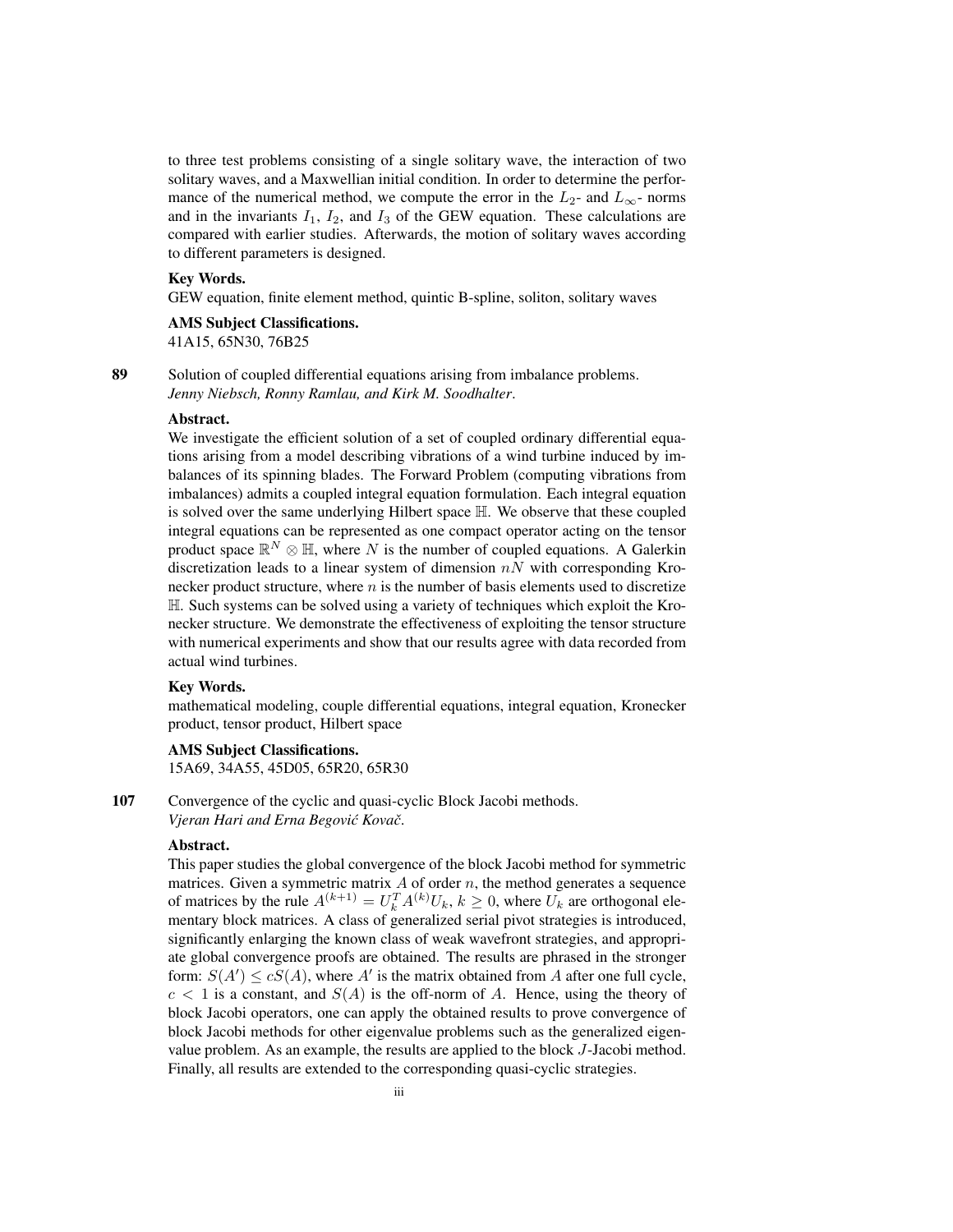#### Key Words.

eigenvalues, block Jacobi method, pivot strategies, global convergence

#### AMS Subject Classifications. 65F15

148 A simplification of the stationary phase method: application to the Anger and Weber functions.

*Jose L. L ´ opez and Pedro J. Pagola ´* .

## Abstract.

The main difficulty in the practical use of the stationary phase method in asymptotic expansions of integrals is originated by a change of variables. The coefficients of the asymptotic expansion are the coefficients of the Taylor expansion of a certain function implicitly defined by that change of variables. In general, this function is not explicitly known, and then the computation of those coefficients is cumbersome. Using the factorization of the exponential factor used in previous works of [Tricomi, 1950], [Erdelyi and Wyman, 1963], and [Dingle, 1973], we obtain a variant of the ´ method that avoids that change of variables and simplifies the computations. On the one hand, the calculation of the coefficients of the asymptotic expansion is remarkably simpler and explicit. On the other hand, the asymptotic sequence is as simple as in the standard stationary phase method: inverse powers of the asymptotic variable. New asymptotic expansions of the Anger and Weber functions  $J_{\lambda x}(x)$  and  $E_{\lambda x}(x)$ for large positive x and real parameter  $\lambda \neq 0$  are given as an illustration.

## Key Words.

asymptotic expansions, oscillatory integrals, method of the stationary phase, Anger and Weber functions

AMS Subject Classifications. 33B15, 41A60

162 Stagnation of block GMRES and its relationship to block FOM. *Kirk M. Soodhalter*.

#### Abstract.

We analyze the convergence behavior of block GMRES and characterize the phenomenon of stagnation which is then related to the behavior of the block FOM method. We generalize the block FOM method to generate well-defined approximations in the case that block FOM would normally break down, and these generalized solutions are used in our analysis. This behavior is also related to the principal angles between the column-space of the previous block GMRES residual and the current minimum residual constraint space. At iteration  $j$ , it is shown that the proper generalization of GMRES stagnation to the block setting relates to the column space of the jth block Arnoldi vector. Our analysis covers both the cases of normal iterations as well as block Arnoldi breakdown wherein dependent basis vectors are replaced with random ones. Numerical examples are given to illustrate what we have proven, including one built from a small application problem to demonstrate the validity of the analysis in a less pathological case.

#### Key Words.

block Krylov subspace methods, GMRES, FOM, stagnation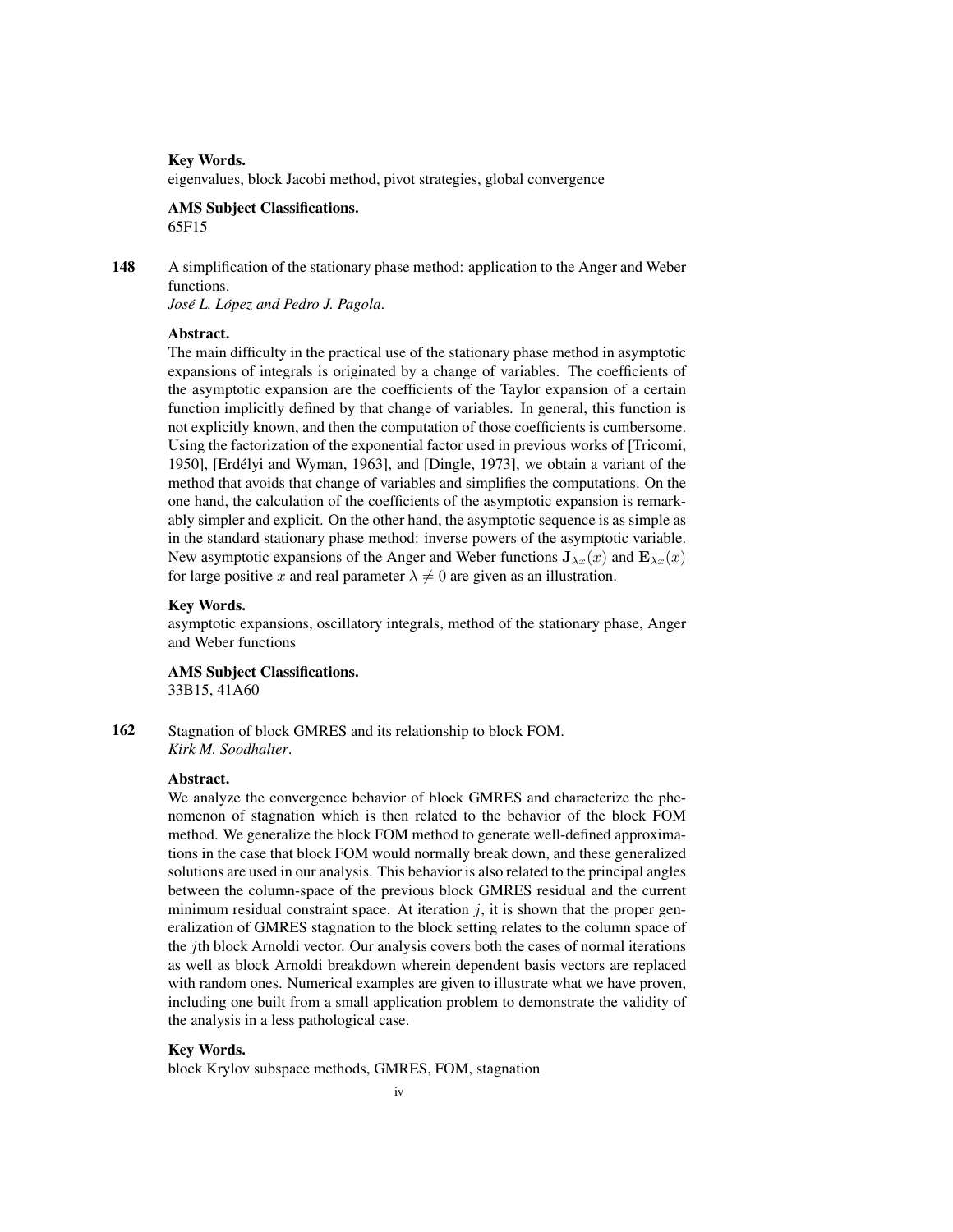#### AMS Subject Classifications.

65F10, 65F50, 65F08

190 A BDDC preconditioner for a symmetric interior penalty Galerkin method. *Susanne C. Brenner, Eun-Hee Park, and Li-Yeng Sung*.

## Abstract.

We develop a nonoverlapping domain decomposition preconditioner for the symmetric interior penalty Galerkin method for heterogeneous elliptic problems. The preconditioner is based on balancing domain decomposition by constraints (BDDC). We show that the condition number of the preconditioned system satisfies similar estimates as those for conforming finite element methods. Corroborating numerical results are also presented.

## Key Words.

nonoverlapping domain decomposition, BDDC preconditioner, symmetric interior penalty method

### AMS Subject Classifications. 65N55, 65N30

215 On the approximation of functionals of very large Hermitian matrices represented as matrix product operators.

*Moritz August, Mari Carmen Bañuls, and Thomas Huckle.* 

## Abstract.

We present a method to approximate functionals  $Tr f(A)$  of very high-dimensional Hermitian matrices A represented as Matrix Product Operators (MPOs). Our method is based on a reformulation of a block Lanczos algorithm in tensor network format. We state main properties of the method and show how to adapt the basic Lanczos algorithm to the tensor network formalism to allow for high-dimensional computations. Additionally, we give an analysis of the complexity of our method and provide numerical evidence that it yields good approximations of the entropy of density matrices represented by MPOs while being robust against truncations.

#### Key Words.

tensor decompositions, numerical analysis, Lanczos method, Gauss quadrature, quantum physics

## AMS Subject Classifications.

65F60, 65D15, 65D30, 65F15, 46N50, 15A69

233 Convergence rates for  $\ell^1$ -regularization without the help of a variational inequality. *Daniel Gerth*.

## Abstract.

We show that convergence rates for  $\ell^1$ -regularization can be obtained in an elementary way without requiring a classical source condition and without the help of a variational inequality. For the specific case of a diagonal operator we improve the convergence rate found in the literature and conduct numerical experiments that illustrate the predicted rate. The idea of the proof is rather generic and might be used in other settings as well.

## Key Words.

 $\ell^1$ -regularization, Tikhonov regularization, variational inequality, convergence rates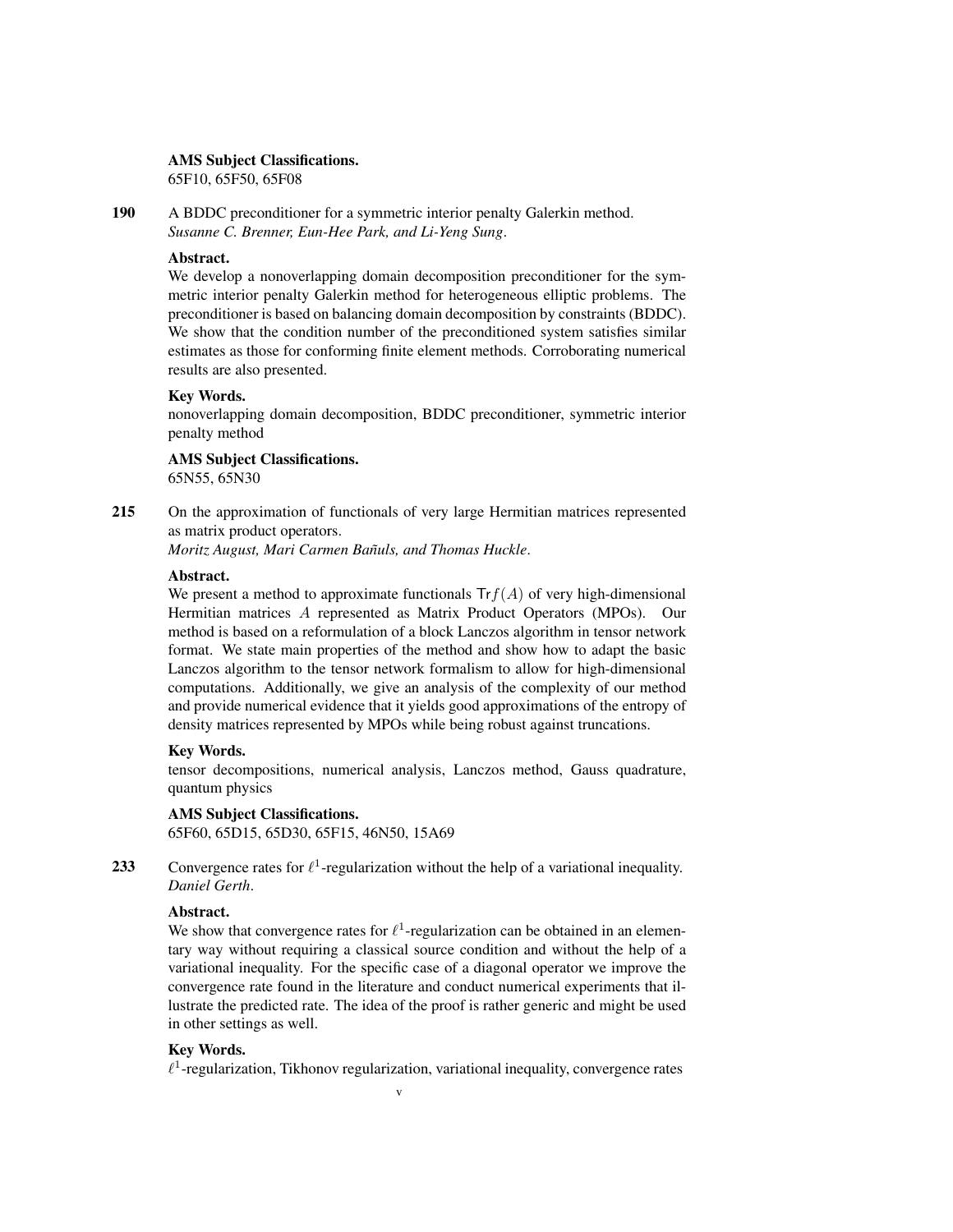#### AMS Subject Classifications.

65J20, 47A52

245 Variants of IDR with partial orthonormalization. *Jens-Peter M. Zemke*.

## Abstract.

We present four variants of  $IDR(s)$  that generate vectors such that consecutive blocks of  $s + 1$  vectors are orthonormal. IDR methods are based on tuning parameters: an initially chosen, so-called *shadow space*, and the so-called *seed values*. We collect possible choices for the seed values. We prove that under certain conditions all four variants are mathematically equivalent and discuss possible breakdowns. We give an error analysis of all four variants and a numerical comparison in the context of the solution of linear systems and eigenvalue problems.

#### Key Words.

IDR, partial orthonormalization, minimum norm expansion, error analysis

### AMS Subject Classifications.

65F25 (primary), 65F10, 65F15, 65F50

### 273 A unified framework for adaptive BDDC. *Clemens Pechstein and Clark R. Dohrmann*.

## Abstract.

In this theoretical study, we explore how to automate the selection of weights and primal constraints in BDDC methods for general SPD problems. In particular, we address the three-dimensional case and non-diagonal weight matrices such as the deluxe scaling. We provide an overview of existing approaches, show connections between them, and present new theoretical results: A localization of the global BDDC estimate leads to a reliable condition number bound and to a local generalized eigenproblem on each *glob*, i.e., each subdomain face, edge, and possibly vertex. We discuss how the eigenvectors corresponding to the smallest eigenvalues can be turned into generalized primal constraints. These can be either treated as they are or (which is much simpler to implement) be enforced by (possibly stronger) classical primal constraints. We show that the second option is the better one. Furthermore, we discuss equivalent versions of the face and edge eigenproblem which match with previous works and show an optimality property of the deluxe scaling. Lastly, we give a localized algorithm which guarantees the definiteness of the matrix  $\tilde{S}$  underlying the BDDC preconditioner under mild assumptions on the subdomain matrices.

#### Key Words.

preconditioning, domain decomposition, iterative substructuring, BDDC, FETI-DP, primal constraints, adaptive coarse space, deluxe scaling, generalized eigenvalue problems, parallel sum

## AMS Subject Classifications.

65F08, 65N30, 65N35, 65N55

337 Almost optimal convergence of FEM-FDM for a linear parabolic interface problem. *Matthew O. Adewole*.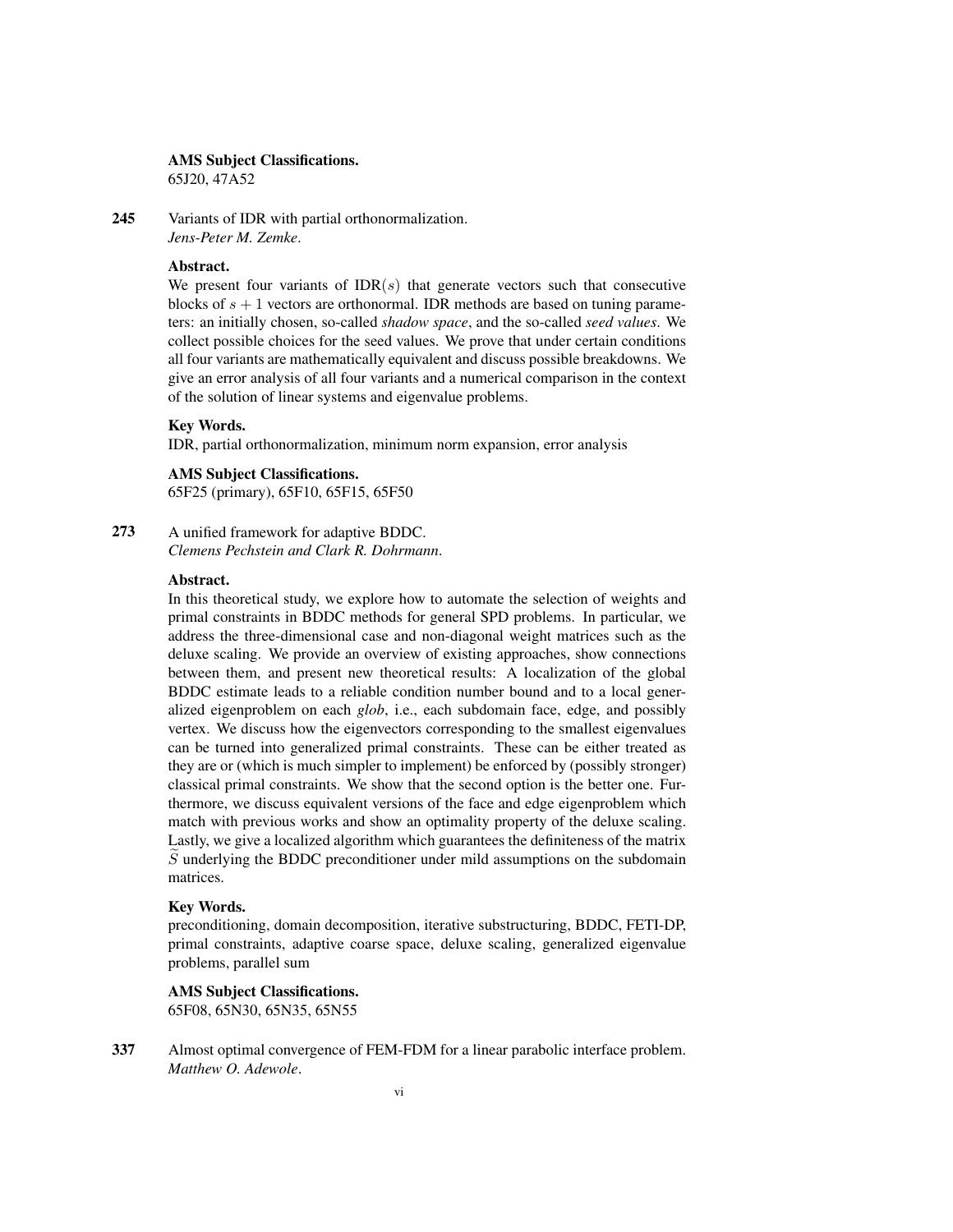#### Abstract.

The solution of a second-order linear parabolic interface problem by the finite element method is discussed. Quasi-uniform triangular elements are used for the spatial discretization while the time discretization is based on a four-step implicit scheme. The integrals involved are evaluated by numerical quadrature, and it is assumed that the mesh cannot be fitted to the interface. With low regularity assumption on the solution across the interface, the stability of the method is established, and an almost optimal convergence rate of  $O\left(k^4 + h^2\left(1 + \frac{1}{|\log h|}\right)\right)$  in the  $L^2(\Omega)$ -norm is obtained. In terms of matrices arising in the scheme, we show that the scheme preserves the maximum principle under certain conditions. Numerical experiments are presented to support the theoretical results.

#### Key Words.

finite element method, interface, almost optimal, parabolic equation, implicit scheme

#### AMS Subject Classifications.

65N06, 65N15, 65N30

359 Approximating eigenvalues of boundary value problems by using the Hermite-Gauss sampling method.

*Rashad M. Asharabi*.

## Abstract.

The Hermite-Gauss sampling operator was introduced by Asharabi and Prestin (2015) to approximate a function from a wide class of entire functions, using few samples from the function and its first derivative. This operator converges at the rate  $e^{-(2\pi - \sigma h)N}/\sqrt{N}$ , and has been applied to construct a new sampling method for approximating the eigenvalues of boundary value problems whose eigenvalues are real and simple. In this paper, we use the first derivative of this operator to approximate non-real and non-simple eigenvalues of boundary value problems. For this task, we estimate two types of errors associated with the first derivative of the Hermite-Gauss operator. These error estimates give us the possibility to establish the error analysis when the eigenvalues are not real or not algebraically simple. Illustrative examples are discussed and show the effectiveness of the proposed method. Our numerical results are compared with the results of sinc-Gaussian sampling method.

#### Key Words.

sinc methods, approximating eigenvalues, boundary value problems, error bounds, rate of convergence

#### AMS Subject Classifications.

34L16, 94A20, 65L15, 65N15

## 375 Fine-grain parallel RRB-solver for 5-/9-point stencil problems suitable for GPUtype processors.

*Martijn de Jong, Auke van der Ploeg, Auke Ditzel, and Kees Vuik*.

#### Abstract.

Preconditioners based on incomplete factorization are very popular for a fast convergence of the PCG-algorithm. However, these preconditioners are hard to parallelize since most operations are inherently sequential. In this paper we present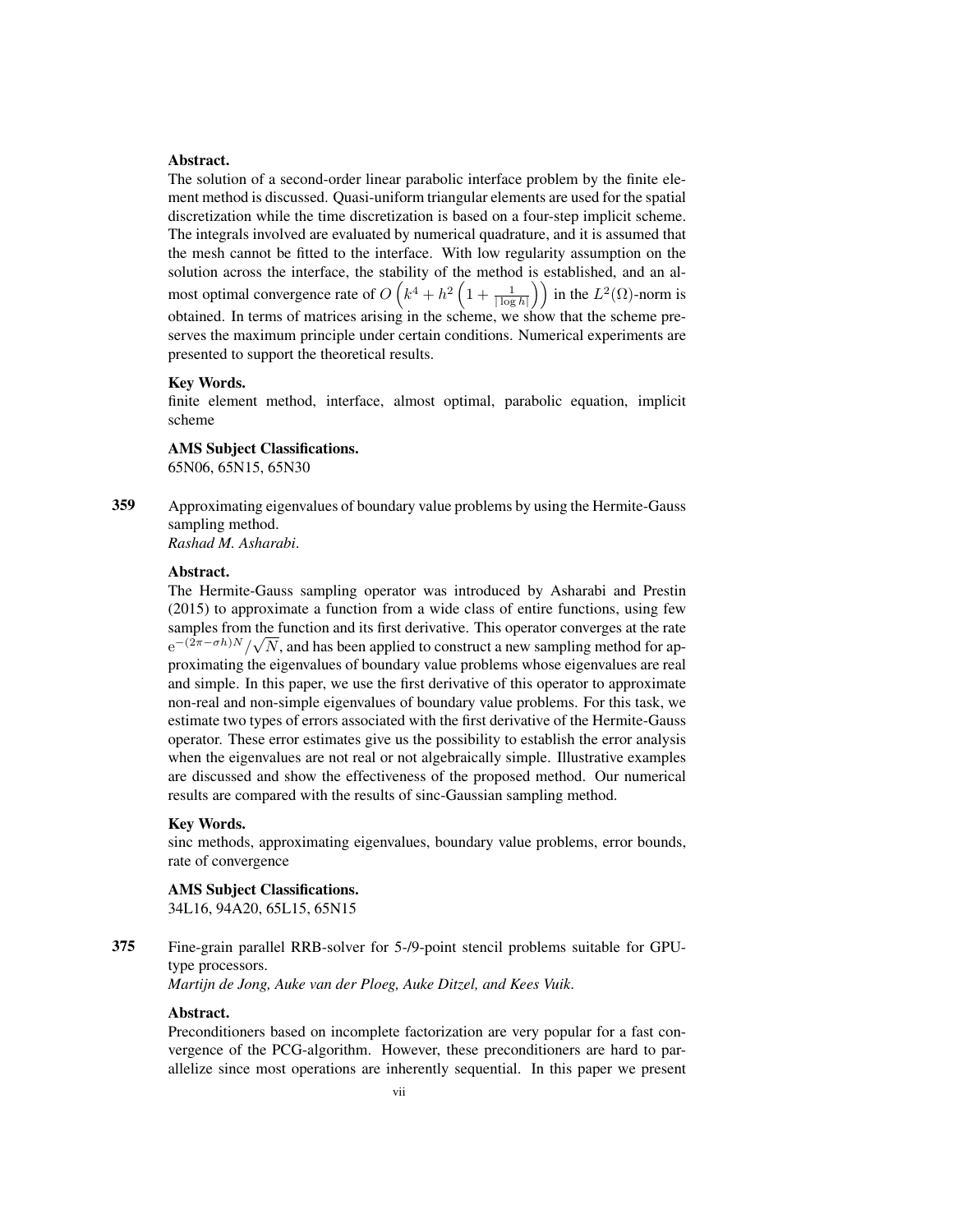the RRB-solver, which is a PCG-type solver using an incomplete Cholesky factorization based on the Repeated Red-Black (RRB) method. The RRB-solver scales nearly as well as Multigrid, and in this paper we show that this method can be parallelized very efficiently on modern computing architectures including GPUs. For an efficient parallel implementation a clever storage scheme turns out to be the key. The storage scheme is called  $r_1/r_2/b_1/b_2$  and it ensures that memory transfers are coalesced throughout the algorithm, yielding near-optimal performance of the RRBsolver. The  $r_1/r_2/b_1/b_2$ -storage scheme in combination with a CUDA implementation on the GPU gives speedup factors of more than 30 compared to a sequential implementation on one CPU core for 5-/9-point stencils problems. A comparison with algebraic Multigrid further shows that the RRB-solver can be implemented very efficiently on the GPU.

#### Key Words.

repeated red-black, conjugate gradient, incomplete Cholesky, parallelization, CUDA, 2D Poisson

#### AMS Subject Classifications.

35J05, 65F08, 65F10, 65F50, 65Y05, 68W10

394 Topological solvability and DAE-index conditions for mass flow controlled pumps in liquid flow networks.

*Ann-Kristin Baum, Michael Kolmbauer, and Gunter Offner ¨* .

#### Abstract.

This work is devoted to the analysis of a model for the thermal management in liquid flow networks consisting of pipes and pumps. The underlying model equation for the liquid flow is not only governed by the equation of motion and the continuity equation, describing the mass transfer through the pipes, but also includes thermodynamic effects in order to cover cooling and heating processes. The resulting model gives rise to a differential-algebraic equation (DAE), for which a proof of unique solvability and an index analysis is presented. For the index analysis, the concepts of the *Strangeness Index* is pursued. Exploring the network structure of the liquid flow network via graph-theoretical approaches allow us to develop network topological criteria for the existence of solutions and the DAE-index. The topological criteria are explained by various examples.

## Key Words.

differential-algebraic equations, topological index criteria, hydraulic network

### AMS Subject Classifications. 65L80, 94C15

424 Sharp Ritz value estimates for restarted Krylov subspace iterations. *Ming Zhou and Klaus Neymeyr*.

## Abstract.

Gradient iterations for the Rayleigh quotient are elementary methods for computing the smallest eigenvalues of a pair of symmetric and positive definite matrices. A considerable convergence acceleration can be achieved by preconditioning and by computing Rayleigh-Ritz approximations from subspaces of increasing dimensions. An example of the resulting Krylov subspace eigensolvers is the generalized Davidson method. Krylov subspace iterations can be restarted in order to limit their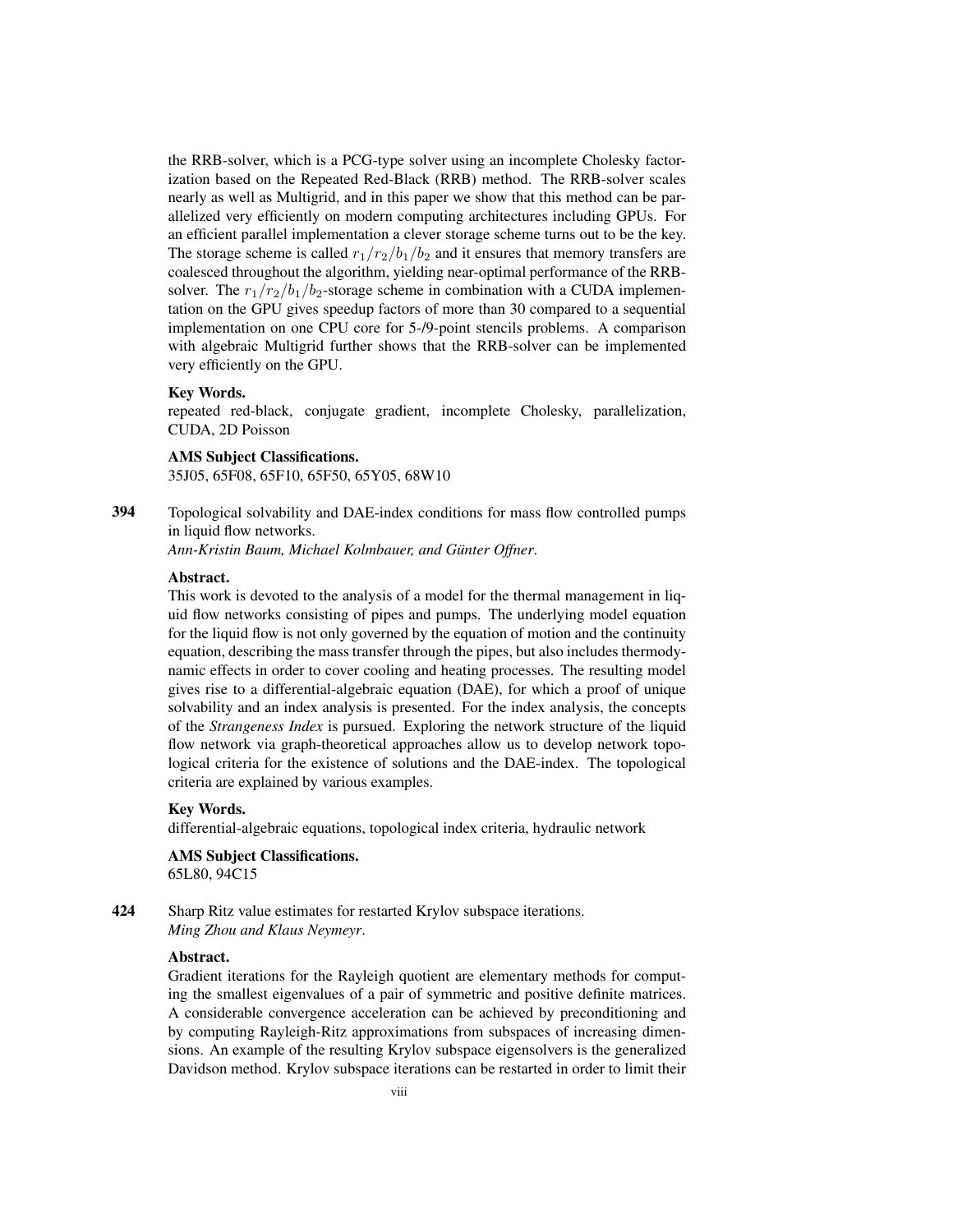computer storage requirements. For the restarted Krylov subspace eigensolvers, a Chebyshev-type convergence estimate was presented by Knyazev in [Soviet J. Numer. Anal. Math. Modelling, 2 (1987), pp. 371–396]. This estimate has been generalized to arbitrary eigenvalue intervals in [SIAM J. Matrix Anal. Appl., 37 (2016), pp. 955–975]. The generalized Ritz value estimate is not sharp as it depends only on three eigenvalues. In the present paper we extend the latter analysis by generalizing the geometric approach from [SIAM J. Matrix Anal. Appl., 32 (2011), pp. 443–456] in order to derive a sharp Ritz value estimate for restarted Krylov subspace iterations.

## Key Words.

Krylov subspace, Rayleigh quotient, Rayleigh-Ritz procedure, polynomial interpolation, multigrid, elliptic eigenvalue problem.

## AMS Subject Classifications.

65F15, 65N25

447 Computing the eigenvalues of symmetric tridiagonal matrices via a Cayley transformation.

*Jared L. Aurentz, Thomas Mach, Raf Vandebril, and David S. Watkins*.

## Abstract.

In this paper we present a new algorithm for solving the symmetric tridiagonal eigenvalue problem that works by first using a Cayley transformation to convert the symmetric matrix into a unitary one and then uses Gragg's implicitly shifted unitary QR algorithm to solve the resulting unitary eigenvalue problem. We prove that under reasonable assumptions on the symmetric matrix this algorithm is backward stable. It is comparable to other algorithms in terms of accuracy. Although it is not the fastest algorithm, it is not conspicuously slow either. It is approximately as fast as the symmetric tridiagonal QR algorithm.

## Key Words.

eigenvalue, unitary QR, symmetric matrix, core transformations, rotations

## AMS Subject Classifications.

65F15, 65H17, 15A18, 15B10,

460 The block Hessenberg process for matrix equations. *M. Addam, M. Heyouni, and H. Sadok*.

## Abstract.

In the present paper, we first introduce a block variant of the Hessenberg process and discuss its properties. Then, we show how to apply the block Hessenberg process in order to solve linear systems with multiple right-hand sides. More precisely, we define the block CMRH method for solving linear systems that share the same coefficient matrix. We also show how to apply this process for solving discrete Sylvester matrix equations. Finally, numerical comparisons are provided in order to compare the proposed new algorithms with other existing methods.

## Key Words.

Block Krylov subspace methods, Hessenberg process, Arnoldi process, CMRH, GMRES, low-rank matrix equations.

## AMS Subject Classifications.

65F10, 65F30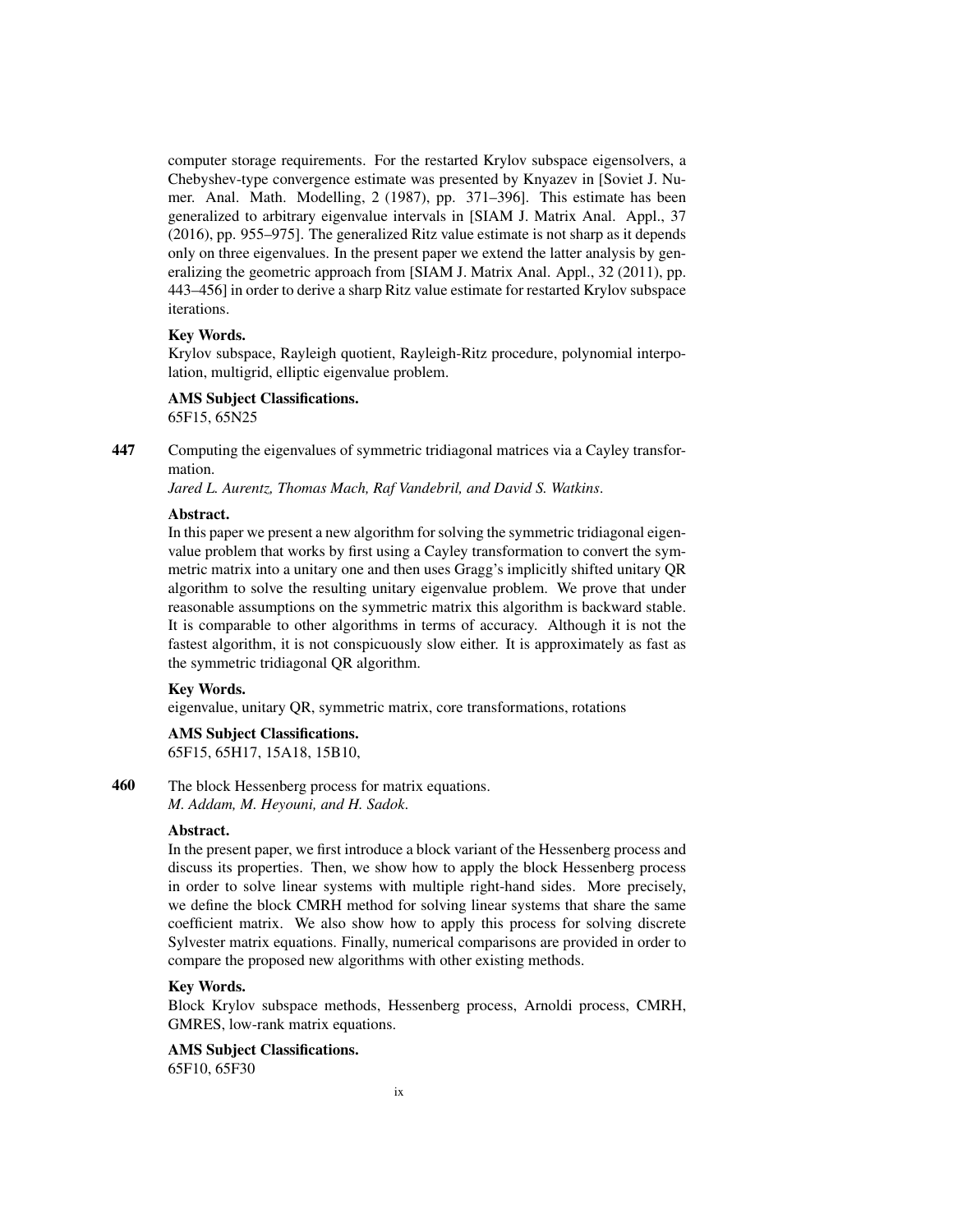474 An optimization-based multilevel algorithm for variational image segmentation models.

*Abdul K. Jumaat and Ke Chen*.

## Abstract.

Variational active contour models have become very popular in recent years, especially global variational models which segment all objects in an image. Given a set of user-defined prior points, selective variational models aim at selectively segmenting one object only. We are concerned with the fast solution of the latter models. Time marching methods with semi-implicit schemes (gradient descents) or additive operator splitting are used frequently to solve the resulting Euler-Lagrange equations derived from these models. For images of moderate size, such methods are effective. However, to process images of large size, urgent need exists in developing fast iterative solvers. Unfortunately, geometric multigrid methods do not converge satisfactorily for such problems. Here we propose an optimization-based multilevel algorithm for efficiently solving a class of selective segmentation models. It also applies to the solution of global segmentation models. In a level-set function formulation, our first variant of the proposed multilevel algorithm has the expected optimal  $O(N \log N)$ efficiency for an image of size  $n \times n$  with  $N = n^2$ . Moreover, modified localized models are proposed to exploit the local nature of the segmentation contours, and consequently, our second variant—after modifications—practically achieves superoptimal efficiency  $O(\sqrt{N} \log N)$ . Numerical results show that a good segmentation quality is obtained, and as expected, excellent efficiency is observed in reducing the computational time.

## Key Words.

active contours, image segmentation, level-set function, multilevel, optimization methods, energy minimization

## AMS Subject Classifications.

62H35, 65N22, 65N55, 74G65, 74G75

505 A block Lanczos method for the linear response eigenvalue problem. *Zhongming Teng and Lei-Hong Zhang*.

## Abstract.

In the linear response eigenvalue problem arising from computational quantum chemistry and physics one needs to compute a small portion of eigenvalues around zero together with the associated eigenvectors. Lanczos-type methods are particularly suitable for such a task. However, single-vector Lanczos methods can only find one copy of any multiple eigenvalue and can be very slow when the desired eigenvalues form a cluster. In this paper, we propose a block Lanczos-type implementation for the linear response eigenvalue problem, which is able to compute a cluster of eigenvalues much faster and more efficiently than the single-vector version. Convergence results are established and reveal the accuracy of the approximations of eigenvalues in a cluster and of the eigenspace. A practical thick-restart procedure is introduced to alleviate the increasing numerical difficulties of the block Lanczos method in computational costs, memory demands, and numerical stability. Numerical examples are presented to support the effectiveness of the thick-restart block Lanczos method.

## Key Words.